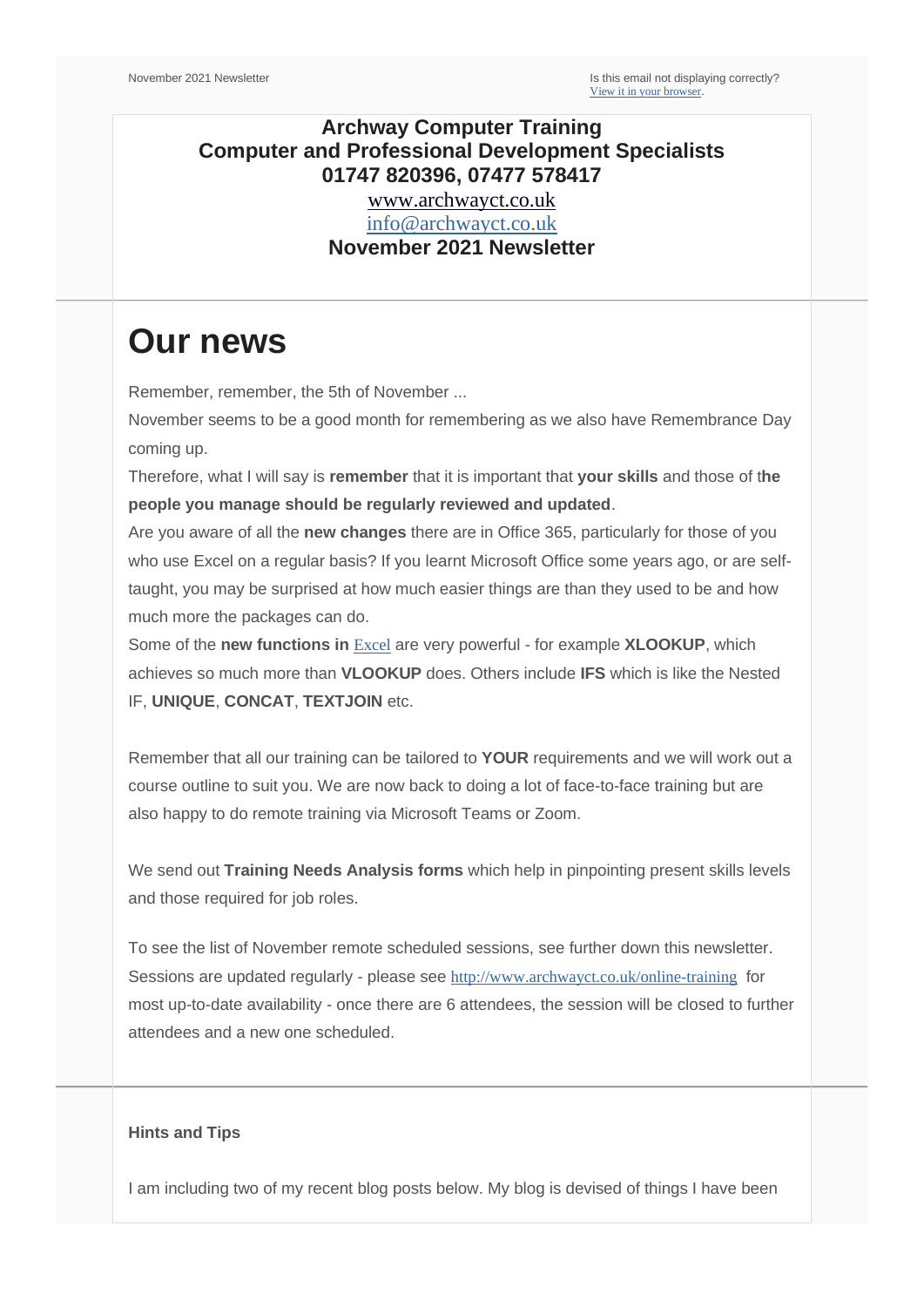asked in training, or things I have noticed during training sessions see [http://ifonlyidknownthat.wordpress.com](http://ifonlyidknownthat.wordpress.com/) for the full variety of topics.

### **Microsoft Excel - is my date formatted as a date?**

Sometimes when we are working with dates in Excel, things don't work out quite how we expect usually because what we think is formatted as a date isn't actually so!

If you look at the formulas by pressing **Ctrl +** that funny key to the left to the number 1 which has three symbols including the French grave symbol, or by going to the **Formulas** tab and in the **Formula Auditing** group, click **Show Formulas**, any dates will be shown by their values whilst any that are not dates will still be shown as dates.

| B | C                 | D                |                    |
|---|-------------------|------------------|--------------------|
|   | <b>EmployeeID</b> | <b>OrderDate</b> | <b>DispatchDat</b> |
|   | 4                 | 44022            | 44026              |
|   | 4                 | 44023            | 44030              |
|   | 3                 | 44024            | 44035              |
|   | 5                 | 44025            | 44042              |
|   | 3                 | 44029            | 44036              |
|   | 4                 | 44033            | 44049              |
|   | 6                 | 44050            | 44079              |
|   | 6                 | 44051            | 44055              |
|   | 6                 | 44061            | 44065              |
|   | 8                 | 44062            | 44065              |
|   | 8                 | 44069            | 44075              |
|   |                   | 44076            | 44085              |
|   |                   | 44077            | 44083              |
|   | 4                 | 44079            | 44086              |
|   | $\overline{2}$    | 29/02/2021       | 44091              |
|   | 5                 | 44085            | 44091              |
|   | 6                 | 44086            | 44092              |

Find out more about our [Microsoft Excel training](http://www.archwayct.co.uk/microsoft-office-training/microsoft-excel-training) in Wiltshire, Dorset, Somerset and Hampshire.

### **Using Zoom with captions for those with hearing difficulties**

If you are using Zoom with someone who has hearing issues, it is useful for them to be able to see what you are saying on the screen as you are saying it. This is called a Transcript and the host will need to set it up.

To set up Zoom in this way, go into your Zoom account - [https://zoom.us](https://zoom.us/)/

Towards the right, click **My Account**. Then towards the left, click **Settings**, then click **In Meeting (Advanced).**

Where it then says **Closed Captioning**, slide the button to enable this facility. Ensure there are ticks by the three sentences underneath.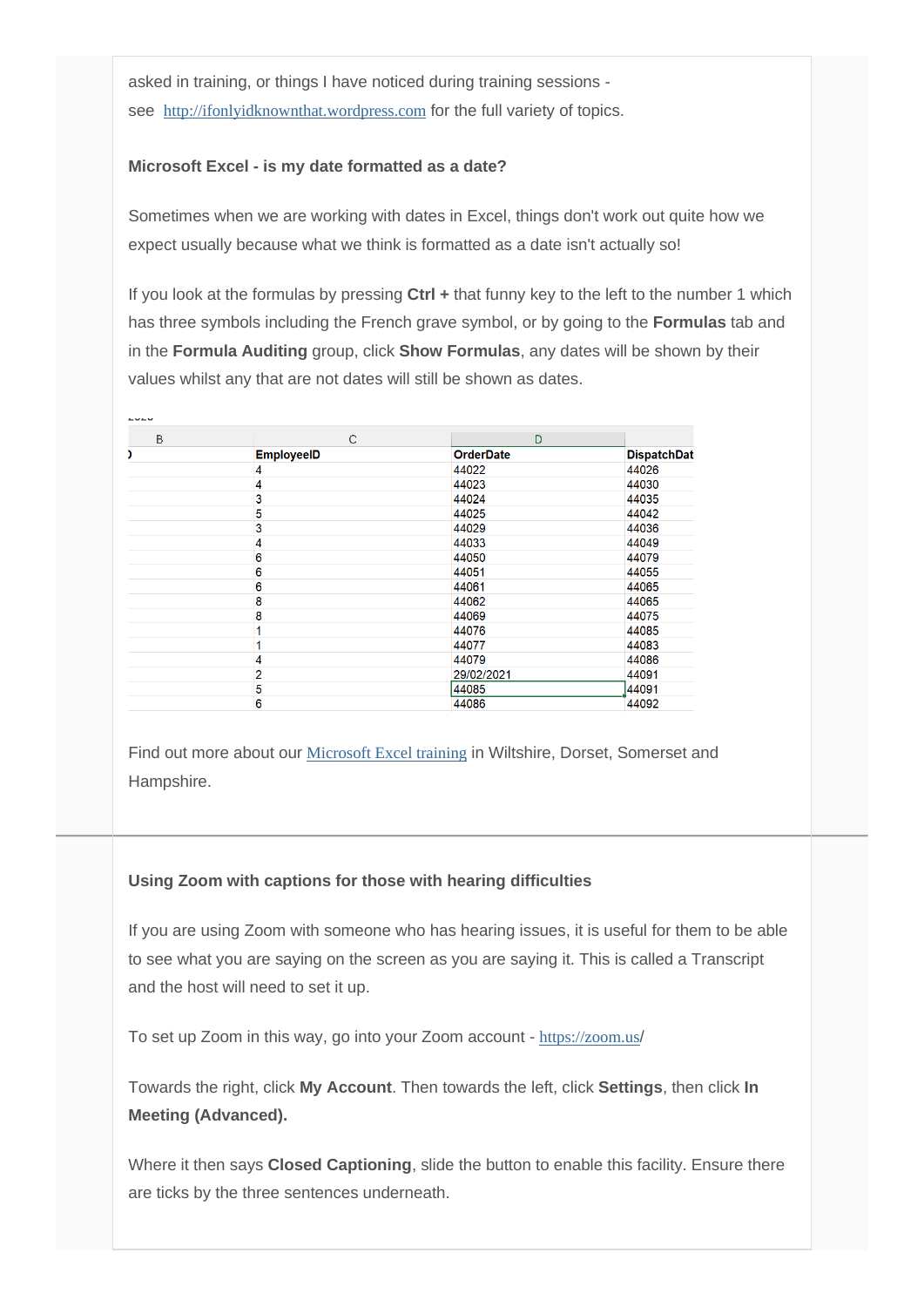#### **Closed captioning**

Allow host to type closed captions or assign a participant/3rd-party service to add closed captions

Iv Allow use of caption API Token to integrate with 3rd-party Closed Captioning services

- $\blacktriangleright$  Allow live transcription service to transcribe meeting automatically
- $\blacktriangleright$  Allow viewing of full transcript in the in-meeting side panel  $\heartsuit$

Now when you are hosting a Zoom meeting, you will see an extra button **Live Transcript**  with all the other symbols such as **Mute**, **Video** etc.

 $\bigcirc$ 

When you need to use the captions, click on the **Live Transcript** button, then click **Enable Auto-Transcription**.

You will see your words and those of those attending the meeting appearing at the bottom of the screen. To enable everyone to see it as a pane down the right hand side of the screen, click the **Live Transcript** pop-up button, and click **View Full Transcript**.

Find out more about our [Online training](https://www.archwayct.co.uk/online-training/).

## **Online Training Sessions**

Since it is difficult at present to provide face-to-face training, we are pleased to be able to announce some interactive short training sessions.

Sessions will be conducted using WebEx or Zoom and will be limited to 6 people. Once a session is full, new dates will be released.

Training files and a meeting invitation will be sent out to participants in advance of the training session. Sessions are updated regularly **[here](http://www.archwayct.co.uk/online-training)**.

[email us](mailto:janet@archwayct.co.uk?subject=Online%20training)**. To find out more details, ring on the mobile number at the top of this newsletter, or fill in our online [contact form](http://www.archwayct.co.uk/contact)**.

| <b>Date</b>            | <b>Time</b>        | <b>Session</b>                                                                                                                              | Cost                  |
|------------------------|--------------------|---------------------------------------------------------------------------------------------------------------------------------------------|-----------------------|
| 2nd                    | 09:30 -            | <b>Excel Pivot Tables</b>                                                                                                                   | $E25 +$               |
| November               | 10:30              |                                                                                                                                             | <b>VAT</b>            |
| 2nd                    | $11:30 -$          | Excel - Sorting, Filtering, Conditional Formatting                                                                                          | $E25 +$               |
| November               | 12:30              |                                                                                                                                             | <b>VAT</b>            |
| 2nd                    | $13:30 -$          | <b>Crystal Reports - Working with SubReports</b>                                                                                            | $E35 +$               |
| November               | 14:30              |                                                                                                                                             | VAT                   |
| 2nd                    | $15:00 -$          | Time Management - Setting goals and priorities, Urgent vs                                                                                   | $E30 +$               |
| November               | 16:00              | Important                                                                                                                                   | <b>VAT</b>            |
| 3rd                    | $09:30 -$          | Microsoft Project - Adding costs to projects                                                                                                | $E25 +$               |
| November               | 10:30              |                                                                                                                                             | <b>VAT</b>            |
| 3rd                    | $11:30 -$          | Microsoft Project - Baselining a Project and Tracking Progress                                                                              | $E25 +$               |
| November               | 12:30              |                                                                                                                                             | VAT                   |
| <b>3rd</b><br>November | $13:30 -$<br>14:30 | Outlook - Emails Rules and Alerts, Creating a Task from an Email,<br>Creating an Appointment from an Email, Quick Parts, Email<br>Templates | $E25 +$<br><b>VAT</b> |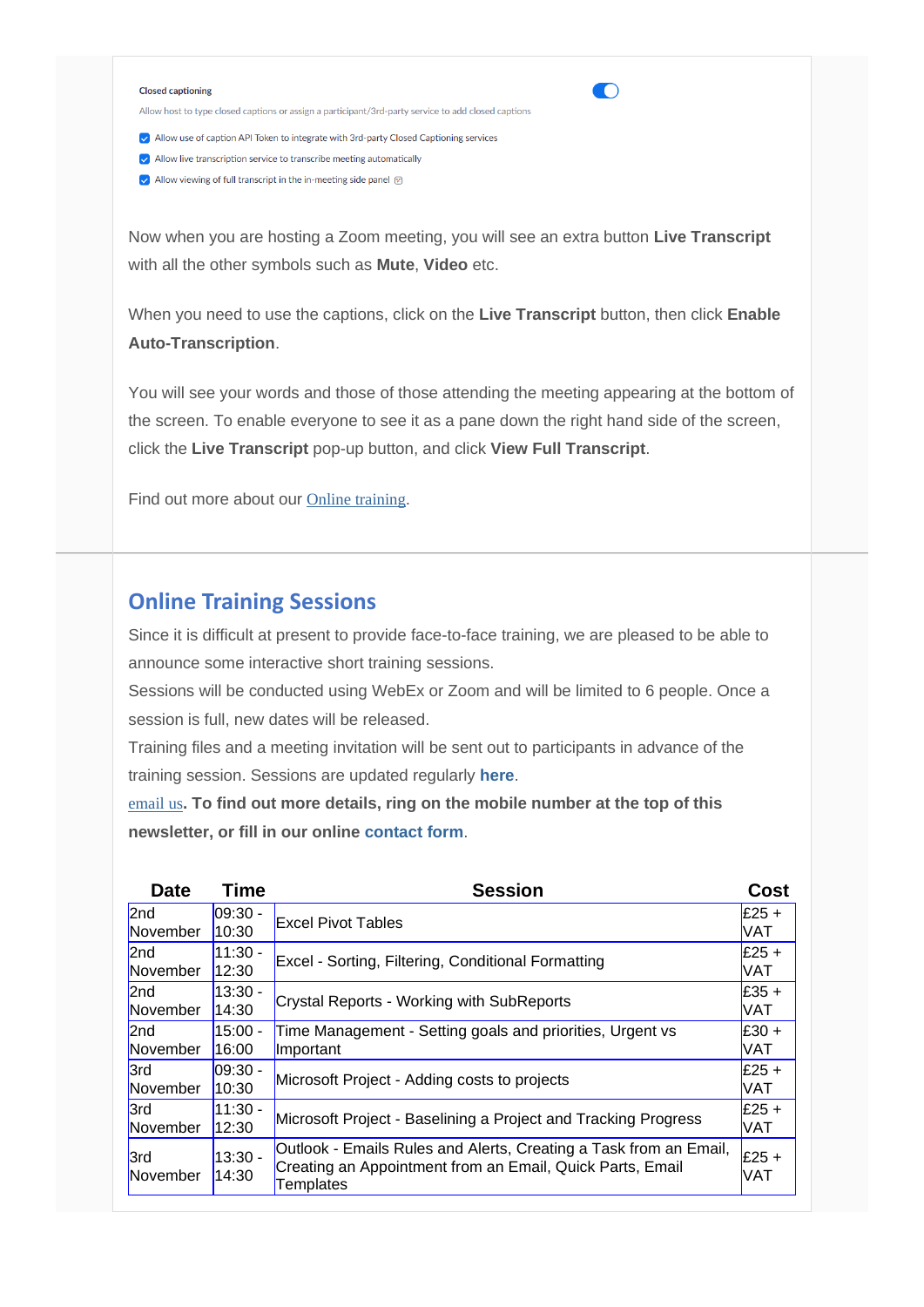| 3rd              | $15:00 -$          | Word - Collaborating with Others - Sharing Documents, Comments, $\sqrt{25} +$                                                                                                        | VAT                   |
|------------------|--------------------|--------------------------------------------------------------------------------------------------------------------------------------------------------------------------------------|-----------------------|
| November         | 16:00              | <b>Track Changes</b>                                                                                                                                                                 |                       |
| 9th              | $11:00 -$          | Excel - Creating a new workbook, Basic Formatting, Basic                                                                                                                             | $£25 +$               |
| November         | 12:00              | Formulas, Saving, Printing                                                                                                                                                           | VAT                   |
| 9th              | $13:30 -$          | Introduction to OneNote                                                                                                                                                              | £30 +                 |
| November         | 15:00              |                                                                                                                                                                                      | <b>VAT</b>            |
| 9th              | $15:30 -$          | PowerPoint - Using SmartArt, Animating bulleted lists and                                                                                                                            | $£25 +$               |
| November         | 16:30              | SmartArt, Using Drawing Tools, Manipulating Pictures                                                                                                                                 | VAT                   |
| 10th             | 09:30 -            | Delegating - How to delegate effectively                                                                                                                                             | $£50 +$               |
| November         | 11:30              |                                                                                                                                                                                      | VAT                   |
| 10th             | $13:30 -$          | Microsoft Project - Adding costs to projects                                                                                                                                         | $£25 +$               |
| November         | 14:30              |                                                                                                                                                                                      | VAT                   |
| 10th             | $15:00 -$          | Microsoft Project - Working with Tasks, Creating a Gantt Chart,                                                                                                                      | $£30 +$               |
| November         | 16:30              | Links, Lags and Leads                                                                                                                                                                | <b>VAT</b>            |
| 16th             | 09:30 -            | <b>Crystal Reports - Formulas and Functions</b>                                                                                                                                      | $£35 +$               |
| November         | 11:00              |                                                                                                                                                                                      | <b>VAT</b>            |
| 16th             | $11:30 -$          | Outlook - Calendar, Creating Recurring Appointments, Making                                                                                                                          | $£25 +$               |
| November         | 12:30              | appointments private, Using the Scheduling Assistant                                                                                                                                 | VAT                   |
| 16 <sub>th</sub> | $13:30 -$          | Time Management - Setting goals and priorities, Urgent vs                                                                                                                            | $E30 +$               |
| November         | 14:30              | Important                                                                                                                                                                            | VAT                   |
| 16th             | 15:00 -            | PowerPoint - Creating a new presentation, Slide Layouts, Slide                                                                                                                       | $£25 +$               |
| November         | 16:00              | Views, Moving Slides                                                                                                                                                                 | <b>VAT</b>            |
| 17th             | $9:15 -$           | Crystal Reports - Crosstabs                                                                                                                                                          | $£35 +$               |
| November         | 10:45              |                                                                                                                                                                                      | VAT                   |
| 17th             | $11:15 -$          | Word - Using Word tables, general Word hints and tips                                                                                                                                | £25 +                 |
| November         | 12:15              |                                                                                                                                                                                      | VAT                   |
| 17th             | $13:30 -$          | PowerPoint - Creating a new presentation, Slide Layouts, Slide                                                                                                                       | $£25 +$               |
| November         | 14:30              | <b>Views, Moving Slides</b>                                                                                                                                                          | VAT                   |
| 17th             | $15:30 -$          | Introduction to OneNote                                                                                                                                                              | $£30 +$               |
| November         | 16:30              |                                                                                                                                                                                      | <b>VAT</b>            |
| 18 <sub>th</sub> | 09:30 -            | PowerPoint - Using SmartArt, Animating bulleted lists and                                                                                                                            | $£25 +$               |
| November         | 10:30              | SmartArt, Using Drawing Tools, Manipulating Pictures                                                                                                                                 | <b>VAT</b>            |
| 18 <sub>th</sub> | $15:30 -$          | <b>Excel Charting</b>                                                                                                                                                                | $E25 +$               |
| November         | 16:30              |                                                                                                                                                                                      | <b>VAT</b>            |
| 19th             | 09:30 -            | Word - Collaborating with Others - Sharing Documents, Comments, £25 +                                                                                                                | VAT                   |
| November         | 10:30              | Track Changes                                                                                                                                                                        |                       |
| 19th<br>November | $10:45 -$<br>12:45 | Effective Communication especially when working remotely -<br>keeping in touch with the team, organising regular meetings,<br>Agenda, feedback from meeting, managing meetings, etc. | $£50 +$<br><b>VAT</b> |
| 19 <sub>th</sub> | $13:30 -$          | Word - Mailmerge                                                                                                                                                                     | $E25 +$               |
| November         | 14:30              |                                                                                                                                                                                      | <b>VAT</b>            |
| 19 <sub>th</sub> | $15:00 -$          | Microsoft Project - Baselining a Project and Tracking Progress                                                                                                                       | $£25 +$               |
| November         | 16:00              |                                                                                                                                                                                      | VAT                   |
| 23rd             | $13:30 -$          | Excel - Sorting, Filtering, Conditional Formatting                                                                                                                                   | $£25 +$               |
| November         | 14:30              |                                                                                                                                                                                      | <b>VAT</b>            |
| 23rd             | $15:00 -$          | Word - Working with Pictures and Drawing Objects - Inserting, Text                                                                                                                   | $E25 +$               |
| November         | 16:00              | Wrapping, Sizing, Effects                                                                                                                                                            | VAT                   |
| 24th             | 09:30 -            | Team Building and Motivation                                                                                                                                                         | $£50 +$               |
| November         | 11:30              |                                                                                                                                                                                      | VAT                   |
| 24th             | $13:30 -$          | PowerPoint - Tables and Charts                                                                                                                                                       | $E25 +$               |
| November         | 14:30              |                                                                                                                                                                                      | VAT                   |
| 24th             | $15:00 -$          | Microsoft Project - Working with Tasks, Creating a Gantt Chart,                                                                                                                      | $£30 +$               |
| November         | 16:30              | Links, Lags and Leads                                                                                                                                                                | VAT                   |
| 26th             | 09:30 -            | Outlook - Calendar, Creating Recurring Appointments, Making                                                                                                                          | $£25 +$               |
| November         | 10:30              | Appointments private, Using the Scheduling Assistant                                                                                                                                 | VAT                   |
| 26th             | $11:30 -$          | Word - Working with Large Documents - Heading Styles, Section                                                                                                                        | $£25 +$               |
| November         | 12:30              | Breaks, Automating Tables of Contents                                                                                                                                                | VAT                   |
| 26th             | $13:30 -$          | Word - Using Word tables, general Word hints and tips                                                                                                                                | $£25 +$               |
| November         | 14:30              |                                                                                                                                                                                      | <b>VAT</b>            |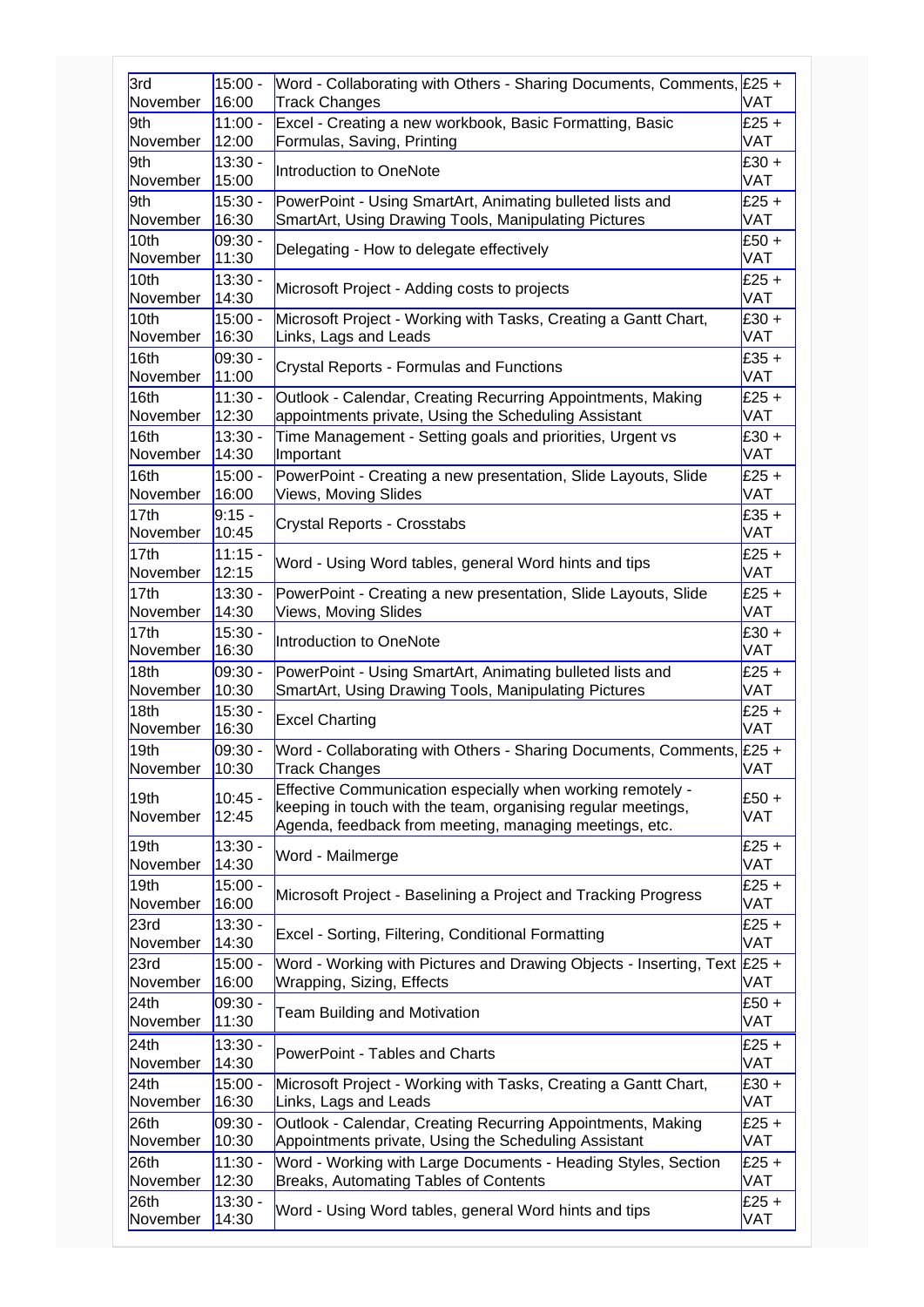| 26th                        | $15:30 -$          | Microsoft Project - Consolidating Projects in a Master Plan, Pooling £30 +                                                                                     | VAT            |
|-----------------------------|--------------------|----------------------------------------------------------------------------------------------------------------------------------------------------------------|----------------|
| November                    | 17:00              | resources across Projects                                                                                                                                      |                |
| 29th                        | 09:15 -            | Crystal Reports - Charting                                                                                                                                     | $£35 +$        |
| November                    | 10:45              |                                                                                                                                                                | VAT            |
| 29th                        | $11:30 -$          | Microsoft Project - Creating a resource sheet, Assigning resources                                                                                             | $E30 +$        |
| November                    | 13:00              | to tasks                                                                                                                                                       | VAT            |
| 29th<br>November            | $13:30 -$<br>14:30 | Excel - Review of Basic Formulas, Absolute cell references (fixed<br>cells), % of Totals, Using Quick Analysis for % of Totals and<br><b>Cumulative Totals</b> | $£25 +$<br>VAT |
| 29th                        | $15:00 -$          | Microsoft Project - Creating Reports                                                                                                                           | $£25 +$        |
| November                    | 16:00              |                                                                                                                                                                | VAT            |
| 30th                        | 09:30 -            | Microsoft Project - Working with Tasks, Creating a Gantt Chart,                                                                                                | $£30 +$        |
| November                    | 11:00              | Links, Lags and Leads                                                                                                                                          | VAT            |
| 30th                        | $11:30 -$          | Excel - Grouping worksheets, Calculation across worksheets, Data                                                                                               | $E25 +$        |
| November                    | 12:30              | Consolidation                                                                                                                                                  | VAT            |
| 30th                        | $13:30 -$          | Crystal Reports - Sorting Records, Filtering Record, Grouping                                                                                                  | $£35 +$        |
| November                    | 15:00              | Records, Summary Fields                                                                                                                                        | VAT            |
| 30th                        | $15:30 -$          | Crystal Reports - Mailing Labels                                                                                                                               | £25 $+$        |
| November                    | 16:30              |                                                                                                                                                                | VAT            |
| 1st                         | 09:30 -            | Excel - Creating a new workbook, Basic Formatting, Basic                                                                                                       | $£25 +$        |
| December                    | 10:30              | Formulas, Saving, Printing                                                                                                                                     | VAT            |
| 1st                         | $11:30 -$          | Microsoft Project - Consolidating Projects in a Master Plan, Pooling                                                                                           | $E30 +$        |
| December                    | 13:00              | resources across Projects                                                                                                                                      | <b>VAT</b>     |
| 1st                         | $14:00 -$          | Communication Skills - Questioning Techniques, Listening Skills,                                                                                               | $£50 +$        |
| December                    | 16:00              | Aggressive, Defensive and Assertive Behaviour                                                                                                                  | VAT            |
| 1st                         | $16:20 -$          | Using Zoom for Remote Working                                                                                                                                  | $£15 +$        |
| December                    | 17:00              |                                                                                                                                                                | VAT            |
| 2nd                         | $09:30 -$          | Crystal Reports - Formulas and Functions                                                                                                                       | $£35 +$        |
| December                    | 11:00              |                                                                                                                                                                | VAT            |
| 2 <sub>nd</sub><br>December | $11:30 -$<br>12:30 | Outlook - Email Rules and Alerts, Creating a Task from an Email,<br>Creating an Appointment from an Email, Quick Parts, Email<br><b>Templates</b>              | $E25 +$<br>VAT |
| 2 <sub>nd</sub>             | $13:30 -$          | Using Outlook for Time Management                                                                                                                              | $£30 +$        |
| December                    | 14:30              |                                                                                                                                                                | VAT            |
| 2nd                         | $15:00 -$          | Microsoft Project - Baselining a Project and Tracking Progress                                                                                                 | $£25 +$        |
| December                    | 16:00              |                                                                                                                                                                | VAT            |
| 3rd                         | 09:00 -            | Introduction to Microsoft Teams                                                                                                                                | $£50 +$        |
| December                    | 12:00              |                                                                                                                                                                | VAT            |
| 3rd<br>December             | $13:45 -$<br>14:45 | Time Management - Goals and Objectives, The SMART approach<br>to generating goals, Identifying Goals, Prioritising Work, Urgent vs<br>Important                | $E30 +$<br>VAT |
| 3rd                         | $15:00 -$          | PowerPoint - Working with SmartArt, Animating SmartArt and                                                                                                     | $£25 +$        |
| December                    | 16:00              | <b>Bulleted Lists</b>                                                                                                                                          | VAT            |
| 6th                         | 09:30 -            | Microsoft Project - Views, Tables, Filters, Creating Reports                                                                                                   | $£30 +$        |
| December                    | 11:00              |                                                                                                                                                                | VAT            |
| 6th                         | $11:30 -$          | Microsoft Word - Using Section Breaks effectively                                                                                                              | $£25 +$        |
| December                    | 12:30              |                                                                                                                                                                | VAT            |
| 6th                         | $13:30 -$          | Excel - Named ranges, VLOOKUP                                                                                                                                  | £25 +          |
| December                    | 14:30              |                                                                                                                                                                | VAT            |
| 6th                         | $15:00 -$          | <b>Excel Charting</b>                                                                                                                                          | £25 +          |
| December                    | 16:00              |                                                                                                                                                                | VAT            |
| 7th                         | 09:30 -            | <b>Excel - Date and Text Functions</b>                                                                                                                         | $£25 +$        |
| December                    | 10:30              |                                                                                                                                                                | VAT            |
| 7th                         | $11:30 -$          | Excel - Grouping worksheets, Calculations across worksheets,                                                                                                   | $£25 +$        |
| December                    | 12:30              | Data Consolidation                                                                                                                                             | VAT            |
| 7th                         | $13:30 -$          | Excel - IF, Nested IF, AND, OR, SUMIF, SUMIFS, COUNTIF,                                                                                                        | $£30 +$        |
| December                    | 15:00              | COUNTIFS, AVERAGEIF, IFERROR                                                                                                                                   | VAT            |